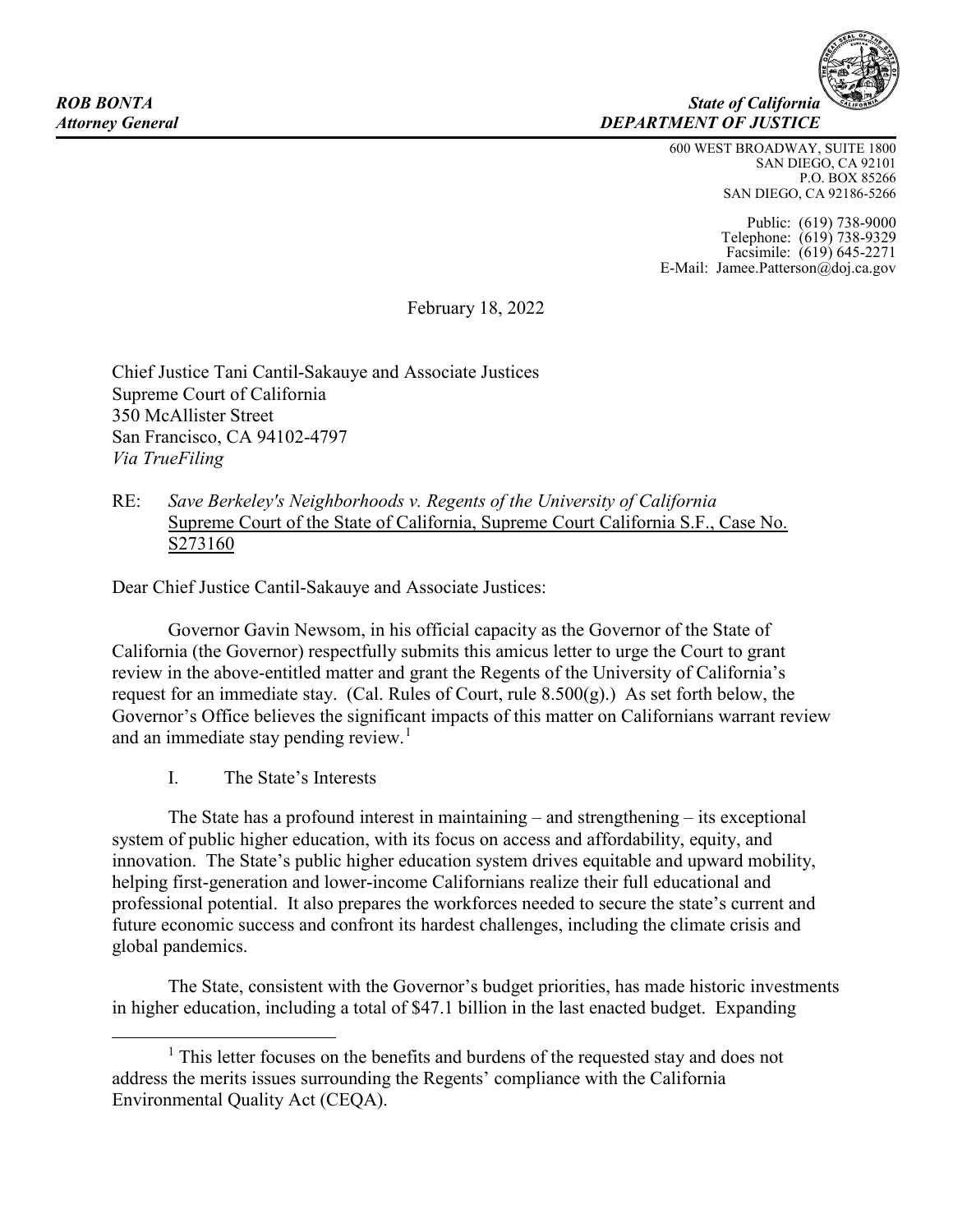Chief Justice and Associate Justices February 18, 2022 Page 2

college access is the keystone of the higher education vision, with the State supporting expanded enrollment of nearly 5,000 full-time equivalent students within the UC System and nearly 10,000 full-time equivalent students within the California State University System in the 2019-20 budget.

The Governor's proposed 2022-23 budget builds upon these priorities by expanding access to education at all levels, with a focus on expanding enrollment for in-state residents and community-college transfers at the UC System, including the University of California at Berkeley (UC Berkeley). The proposed expansion of access to California's world-class higher education system includes the following:

- For the UC System, beginning in 2023-24 and through 2026-27, increasing California resident undergraduate enrollment by more than 7,000, with a significant portion of the new enrollment growth occurring at the UC Berkeley, UC Los Angeles, and UC San Diego – tracking demand from prospective students and families.
- For the California State University System, beginning in 2023-24 and through 2026-27, increasing California resident undergraduate enrollment by more than 14,000.

In turn, both Systems have committed – in exchange for historic investments – to close equity gaps in graduation, expand access for transfer students, create debt-free pathways, and increase by 25% the number of graduates entering into careers in climate action, healthcare, education, and technology.[2](#page-1-0)

The Court of Appeal's decision would undermine these longstanding priorities of the State and force UC Berkeley to shut the door on over 5,000 potential college freshmen and transfer students, depriving the opportunity for 1 out of every 3 undergraduate students who would have otherwise enrolled. This will have a disproportionately disparate impact on students from disadvantaged or underrepresented backgrounds. (See, [https://www.ebudget.ca.gov/2022-](https://www.ebudget.ca.gov/2022-23/pdf/BudgetSummary/HigherEducation.pdf) [23/pdf/BudgetSummary/HigherEducation.pdf.](https://www.ebudget.ca.gov/2022-23/pdf/BudgetSummary/HigherEducation.pdf))

Additionally, the Governor, as executive of the State, has the obligation to advance the interests of Californians, while minimizing the financial strain on individual residents. The enrollment restriction at issue in this case will negatively affect the Governor's proposed budget, if this Court does not intervene. Plaintiff's suggested solution of minimizing the irreparable harm to prospective California resident admissions by reducing non-resident admissions would

<span id="page-1-0"></span><sup>&</sup>lt;sup>2</sup> The implications of the trial court's injunction are not limited only to the increased access to UC Berkeley reflected in the Governor's proposed budget, but could extend to the expanded enrollment and access for resident students that the Governor has proposed across the State's higher education system.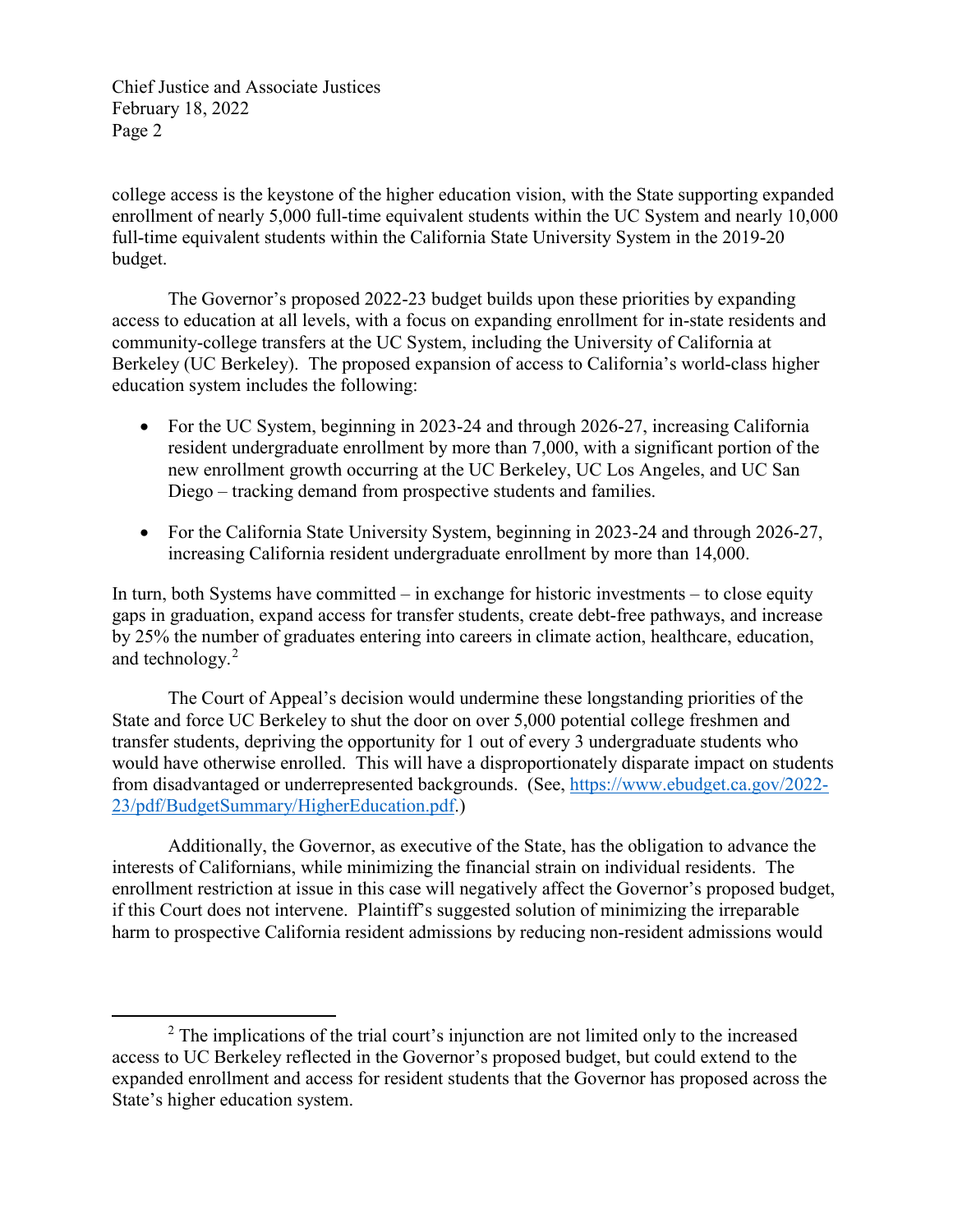Chief Justice and Associate Justices February 18, 2022 Page 3

substantially impact General Fund projections, causing ripple effects statewide in other areas of the proposed budget.

II. Balance of Harm Heavily Favors Granting Review and Immediate Stay

The impact of restricting admission to UC Berkeley could forever change the lives of over 5,000 students, especially students from disadvantaged backgrounds. UC Berkeley provides an unmatched opportunity for low-income students, students from diverse backgrounds, and transfer students to access a high-quality education at a prestigious university at publicschool tuition rates. The lower court's enrollment restriction may require impacted students to incur far more student debt to obtain a similar education at a private university, or require them to enroll at another school with similar tuition (which inevitably would have ripple effects to applicants to those other campuses).

A college education, especially at a school as revered as UC Berkeley, can be lifechanging and provide tools and opportunities to thrive that students, especially those from lowincome or underrepresented backgrounds, may not otherwise receive. Denying this opportunity to students to matriculate in the 2022-2023 school year as originally planned would be irreparably damaging to thousands of students, and also undermine the State's broad interest in expanding access to higher education, especially at the State's flagship undergraduate institutions. Further, each day that acceptance letters are delayed reduces the opportunity for deserving students to secure financial assistance and make the life-impacting decision about where to enroll before the May 1<sup>st</sup> deadline for final admissions decisions at most campuses.

UC Berkeley contends that it could stand to lose \$57 million from decreased enrollment. Not only will this loss have cascading impacts on UC Berkeley, as detailed in the Regents' Petition, but it will severely undermine the Governor's aforementioned priorities and strategic investments in higher education. For example, revenue from undergraduate tuition is often set aside for financial aid, so that every UC undergraduate has a pathway for debt-free education. With \$57 million in lost tuition, UC Berkeley could be forced to reduce financial aid, the number and types of classes offered, and student services. Current UC Berkeley students could be harmed if courses are reduced and their time-to-degree is lengthened, which would add tens of thousands of dollars to their college education.

Reduced enrollment will also undermine the broader benefits to the public that expanding access to UC Berkeley will provide. Thirty-two UC Berkeley alumni have received Nobel prize awards and the campus' graduates make valuable contributions to vital Californian industries every day, including technology, healthcare, justice and climate change research. Reducing enrollment by thousands of students will not only harm these students and their families, but California will miss out on the public good that these potential students could have offered through a UC Berkeley education.

Because the Governor strongly supports providing access to education for all, and the enrollment restriction could unjustly eliminate the opportunity for enrollment and education for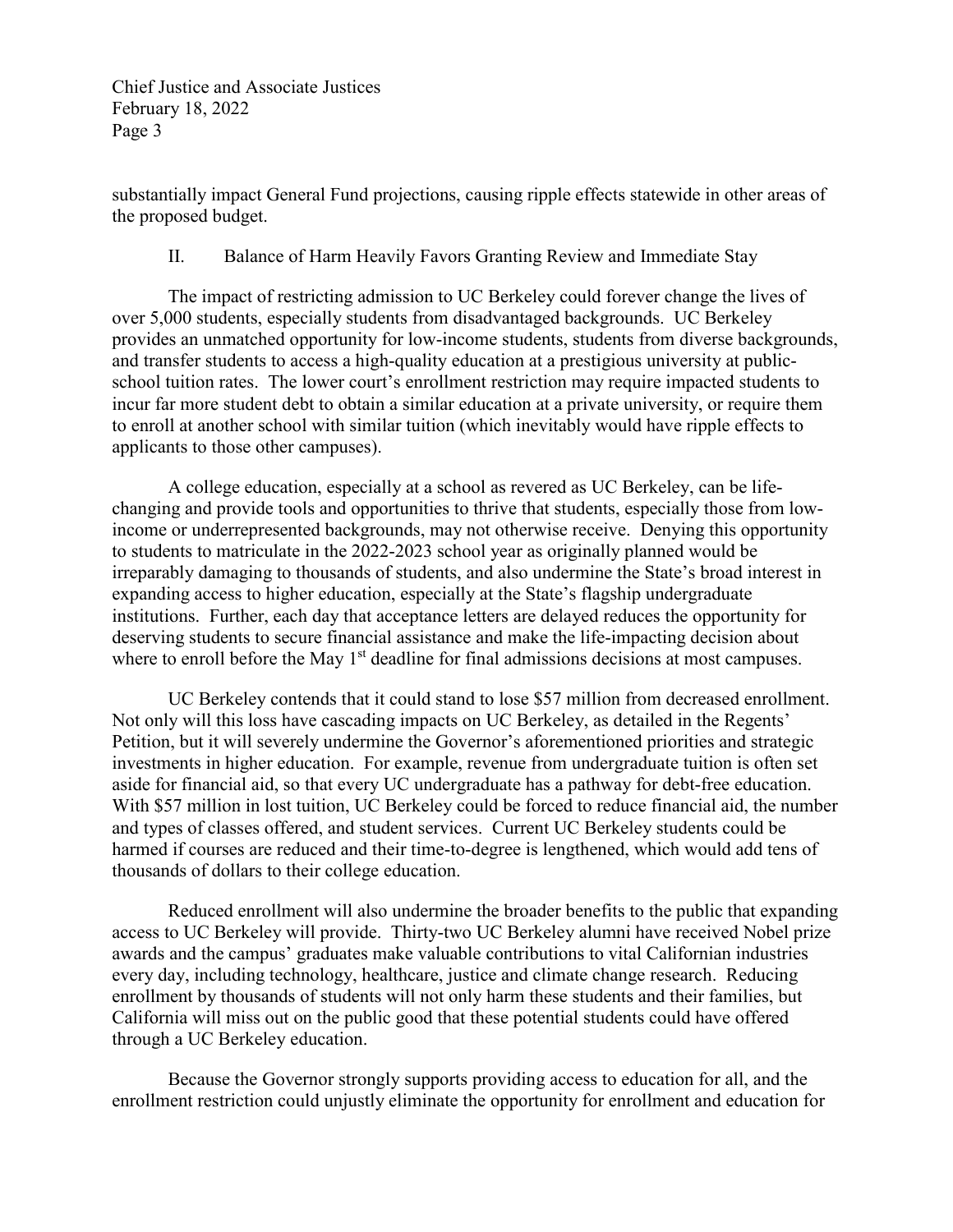Chief Justice and Associate Justices February 18, 2022 Page 4

over 5,000 individual students, the Governor respectfully urges this Court to issue a stay while the case proceeds on its merits. As the Court deliberates, the Governor hopes the Court considers the thousands of students in our State whose lives will be irrevocably altered by the loss of educational opportunities at UC Berkeley.

Sincerely,

/s/Jamee Jordan Patterson JAMEE JORDAN PATTERSON Supervising Deputy Attorney General State Bar License 100967

For ROB BONTA Attorney General

cc: See attached service list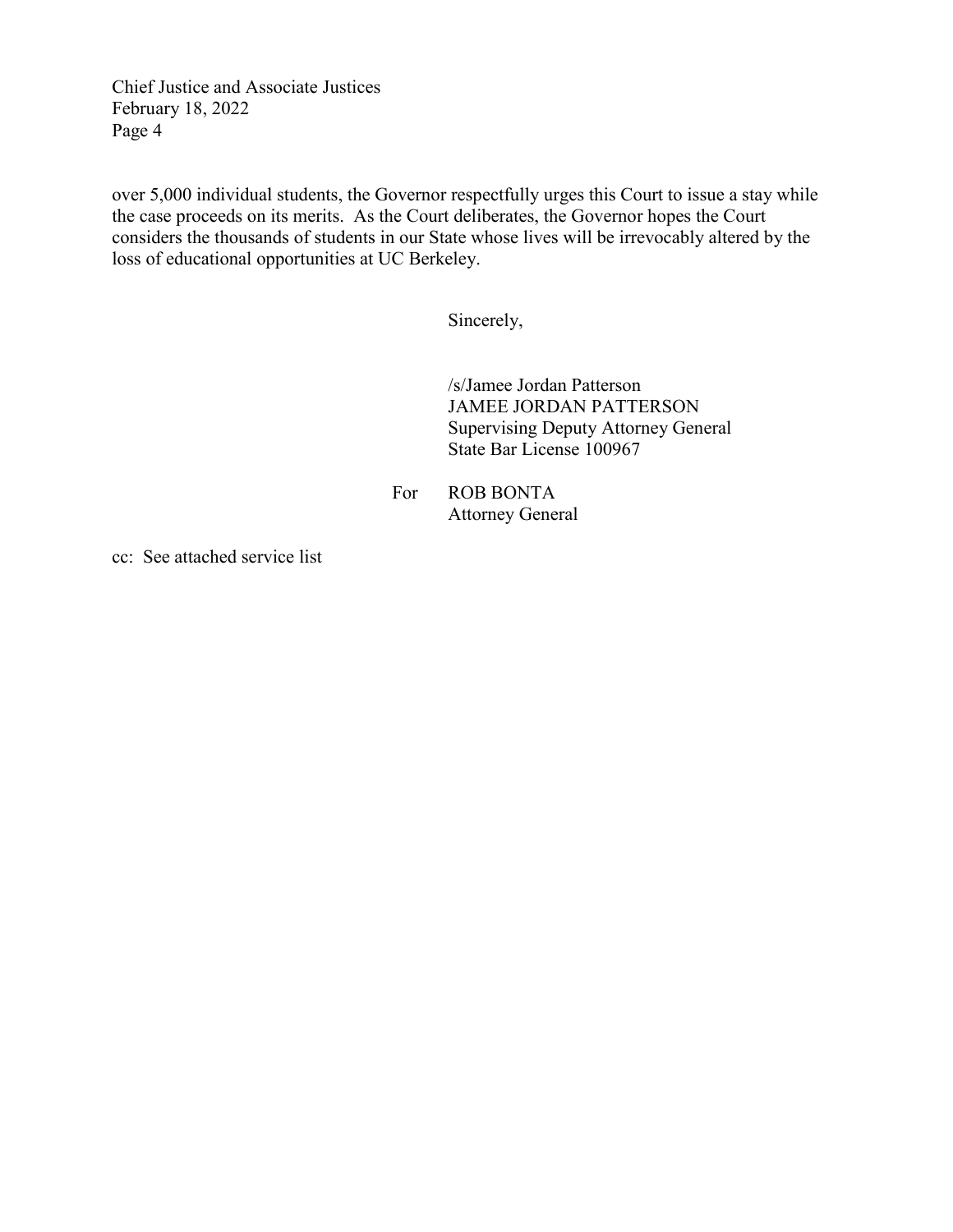## **DECLARATION OF ELECTRONIC SERVICE AND SERVICE BY U.S. MAIL**

## Case Name: **Save Berkeley's Neighborhoods v. Regents of the University of California** Case No.: **S273160**

I declare:

I am employed in the Office of the Attorney General, which is the office of a member of the California State Bar, at which member's direction this service is made. I am 18 years of age or older and not a party to this matter. I am familiar with the business practice at the Office of the Attorney General for collecting and processing electronic and physical correspondence. In accordance with that practice, correspondence placed in the internal mail collection system at the Office of the Attorney General is deposited with the United States Postal Service with postage thereon fully prepaid that same day in the ordinary course of business. Correspondence that is submitted electronically is transmitted using the TrueFiling electronic filing system. Participants who are registered with TrueFiling will be served electronically. Participants in this case who are not registered with TrueFiling will receive hard copies of said correspondence through the mail via the United States Postal Service or a commercial carrier.

On February 18, 2022, I electronically served the attached **AMICUS CURIAE LETTER** by transmitting a true copy via this Court's TrueFiling system. Because one or more of the participants in this case have not registered with the Court's TrueFiling system or are unable to receive electronic correspondence, on February 18, 2022, I placed a true copy thereof enclosed in a sealed envelope in the internal mail collection system at the Office of the Attorney General at 600 West Broadway, Suite 1800, P.O. Box 85266, San Diego, CA 92186-5266, addressed as follows:

| Timothy D. Cremin                          |
|--------------------------------------------|
|                                            |
| Amrit Kulkarni                             |
| Meyers Nave Riback Silver & Wilson         |
|                                            |
| 1999 Harrison Street, 9th Floor            |
| Oakland, CA 94612                          |
|                                            |
|                                            |
| Attorneys for Plaintiff and Appellant Save |
| Berkeley's Neighborhoods                   |
|                                            |